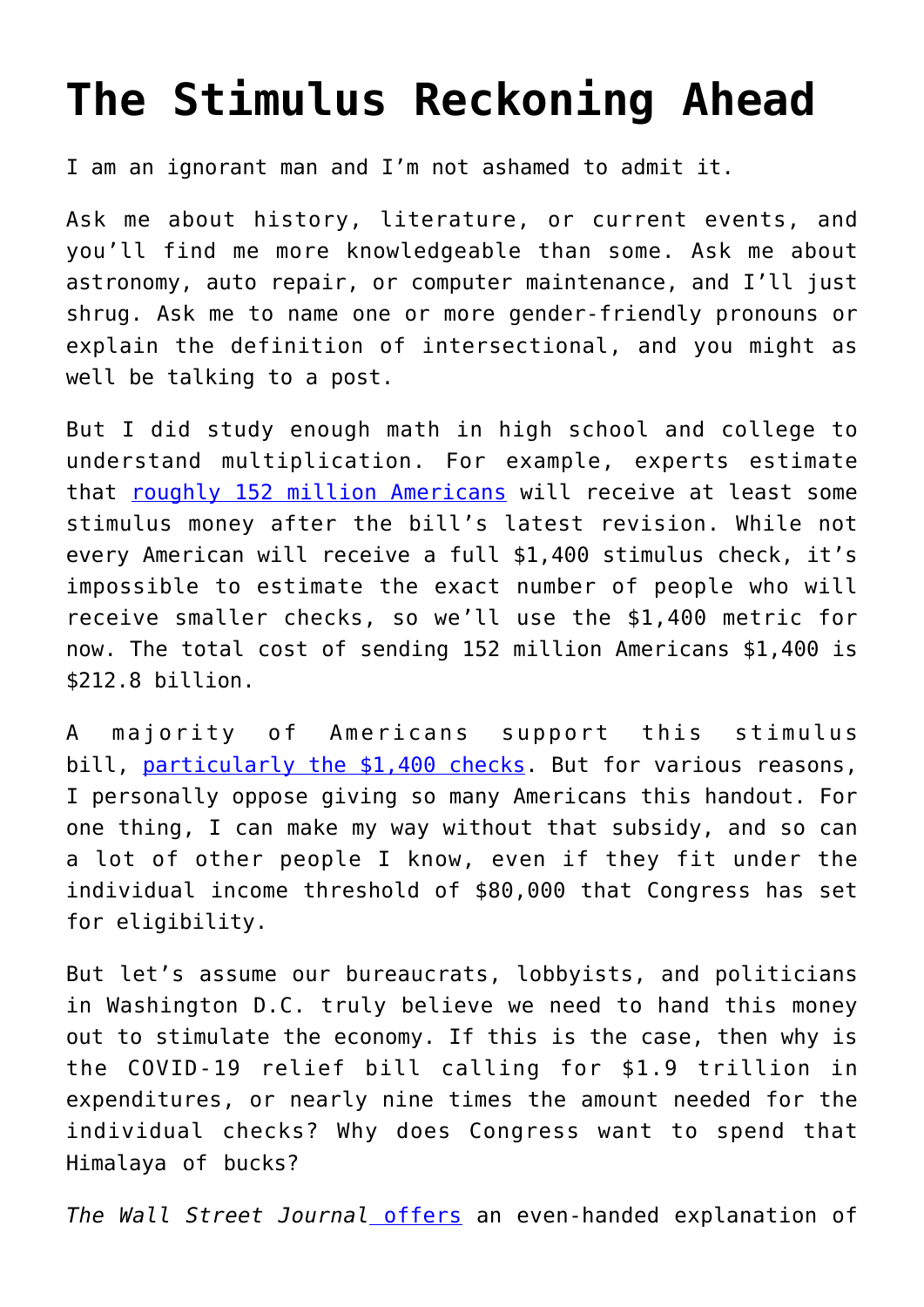parts of the plan, which include even more school funding, larger tax credits for children, billions more dollars for vaccines, higher unemployment benefits, and aid to state and local governments. Reiterating the support for the stimulus check mentioned above, the *WSJ* reports, "the overall package…enjoys strong approval in polls."

That last statement made me laugh. The bill including the COVID-19 relief and stimulus package [is nearly 5,600 pages](https://www.nytimes.com/2020/12/21/us/politics/coronavirus-stimulus-deal.html) [long.](https://www.nytimes.com/2020/12/21/us/politics/coronavirus-stimulus-deal.html) Has anyone, anyone at all, read this monstrosity in its entirety? Doubtful. More likely, various committees and lobbyists cobbled it together. Our ignorance of the contents of the bill renders such polls meaningless.

In his article "COVID relief bill is reckless, disgusting—who will save our economy?" Justin Haskins gives some of the [details](https://www.foxnews.com/opinion/covid-relief-bill-save-economy-justin-haskins) found in this bill: millions of dollars for monitoring climate change in Tibet, \$10 million for gender programs in Pakistan, and \$231 million to help Sudan pay down its debt. Haskins places the blame for all this wasted money, including the stimulus checks, on both Republicans and Democrats, who seem in a race to outdo one another in blowing taxpayers' money.

Moreover, the virus relief package apparently contains items that encourage racism and sexism. At the *New York Post*, Betsy McCaughey, former lieutenant governor of New York, [reports](https://nypost.com/2021/02/25/bidens-covid-relief-bill-is-chock-full-of-anti-white-reverse-racism/) that the bill offers aid to minorities and women, but that white males "go to the back of the line." She notes, for instance, that Section 1005 of the bill offers help and debt relief to "socially disadvantaged" farmers, meaning white males seeking such aid can forget about it.

Regarding the contents of the bill, McCaughey writes:

Polls show most Americans support the federal COVID-19 relief bill. But if they knew what's in it, they might feel differently. The bill is an affront to the American ideal of